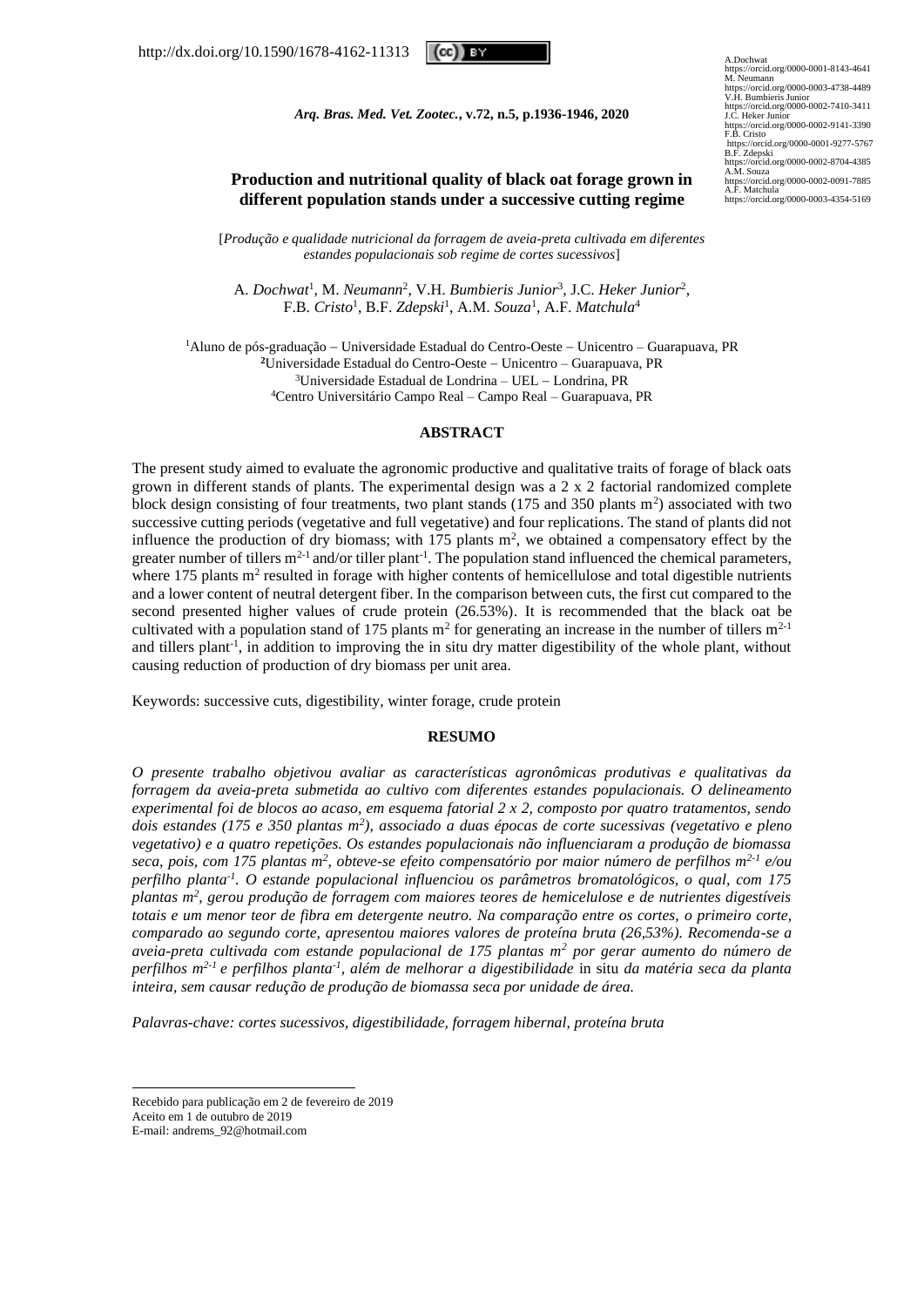### **INTRODUCTION**

Among the factors that may influence the growth of black oats, population stand or sowing density in the establishment of the crop stand out. The selection of the appropriate plant population for a given species influences the tillering capacity (Argenta *et al*., 2001), which may result in the compensation of existing voids in the crop. Tillering depends on the climatic conditions, management practices adopted (especially the plant population) and the cultivar used (Mundstock, 1999).

Grasses respond to population reduction by increasing the number of tillers per plant, as smaller populations decrease intra-specific competition and potentiate the quality of the light that reaches the plants (Almeida and Mundstock, 2001).

For Rosseto and Nakagawa (2001), black oats are characterized as a species with high tillering ability, and can grow up to 17 tillers per plant. Another alternative for the plant to compensate for smaller populations encompasses the increase in the dry biomass of tillers and the main stem. Research has shown that the production of dry biomass of black oats is higher in higher plant populations at the beginning of development, tending to disappear during the crop cycle, especially after a first cut (Flaresso *et al*., 2001).

Although the literature contains works related to the effect of sowing density on the growth of black oats, the behavior shown there may not be the same in other places or years (tillering depends on climatic conditions), or when black oats are used for direct grazing (Alves *et al*., 2004).

Thus, the aim of this study was to evaluate the agronomic productive and qualitative traits of the forage of black oats grown with different population stands associated with two cutting seasons.

# **MATERIAL AND METHODS**

The experiment was carried out by the Animal Production Center (NUPRAN), along with the Master's Degree in Agronomy in the Plant Production area, belonging to the Agrarian and Environmental Sciences sector of the Central Western Paraná State University (UNICENTRO), located in the municipality of Guarapuava, State of Paraná, located in the subtropical zone of Paraná, at the geographical coordinates 25º23'02" south latitude and 51º29'43" west longitude and 1.026 m altitude.

The climate of the region according to the Köppen classification is Cfb (humid, subtropical mesothermal), with mild summers and moderate winter, with no defined dry season and with severe frosts. The average annual rainfall is 1.944 mm, minimum annual average temperature is 12.7°C, maximum annual average temperature is 23.5°C and relative humidity of 77.9%. Figure 1 illustrates the average rainfall in mm, as well as the maximum and minimum temperature in ºC during the experimental period.

The soil of the experimental area was classified as Latossolo Bruno Típico (Pott, 2007), and upon crop implementation, it showed the following chemical characteristics (0 to 20cm profile): pH  $CaCl<sub>2</sub> 0.01M: 4.7; P: 1.1mg dm<sup>-3</sup>; K<sup>+</sup>: 0.2 cmolc$ dm<sup>-3</sup>; OM: 2.62g dm<sup>-3</sup>; Al<sup>3+</sup>: 0.0 cmolc dm<sup>-3</sup>; H<sup>+</sup>  $+A1^{3+}$ : 5.2 cmolc dm<sup>-3</sup>; Ca<sup>2+</sup>: 5.0 cmolc dm<sup>-3</sup>;  $Mg^{2+}$ : 5.0 cmolc dm<sup>-3</sup> and base saturation (V%): 67.3%.

The black oat cv. Embrapa 139 was sown under agricultural zoning for the region of Guarapuava, in a no-tillage system. The sowing was done with row spacing of 0.17 meters and average sowing depth of 2 centimeters. The experimental area consisted of 68 m<sup>2</sup>, distributed in 8 plots of 8.5 m<sup>2</sup> each (1.70 m x 5.00 m), where each plot represented an experimental unit (repetition).

This was a 2 x 2 factorial randomized block design, consisting of four treatments, two plant stands (175 and 350 plants  $m<sup>2-1</sup>$ ) associated with two successive cutting seasons (vegetative and full vegetative stages) and four repetitions. Upon sowing, 285 kg ha<sup>-1</sup> fertilizer 08-30-20 (N-P<sub>2</sub>O<sub>5</sub>-K2O) was used, respecting recommendations of the Manual of Fertilization and Liming for the State of Paraná (Manual…, 2017). Nitrogen fertilization was carried out at once with 200 kg N ha<sup>-1</sup>, as urea at the full tillering phase of black oats.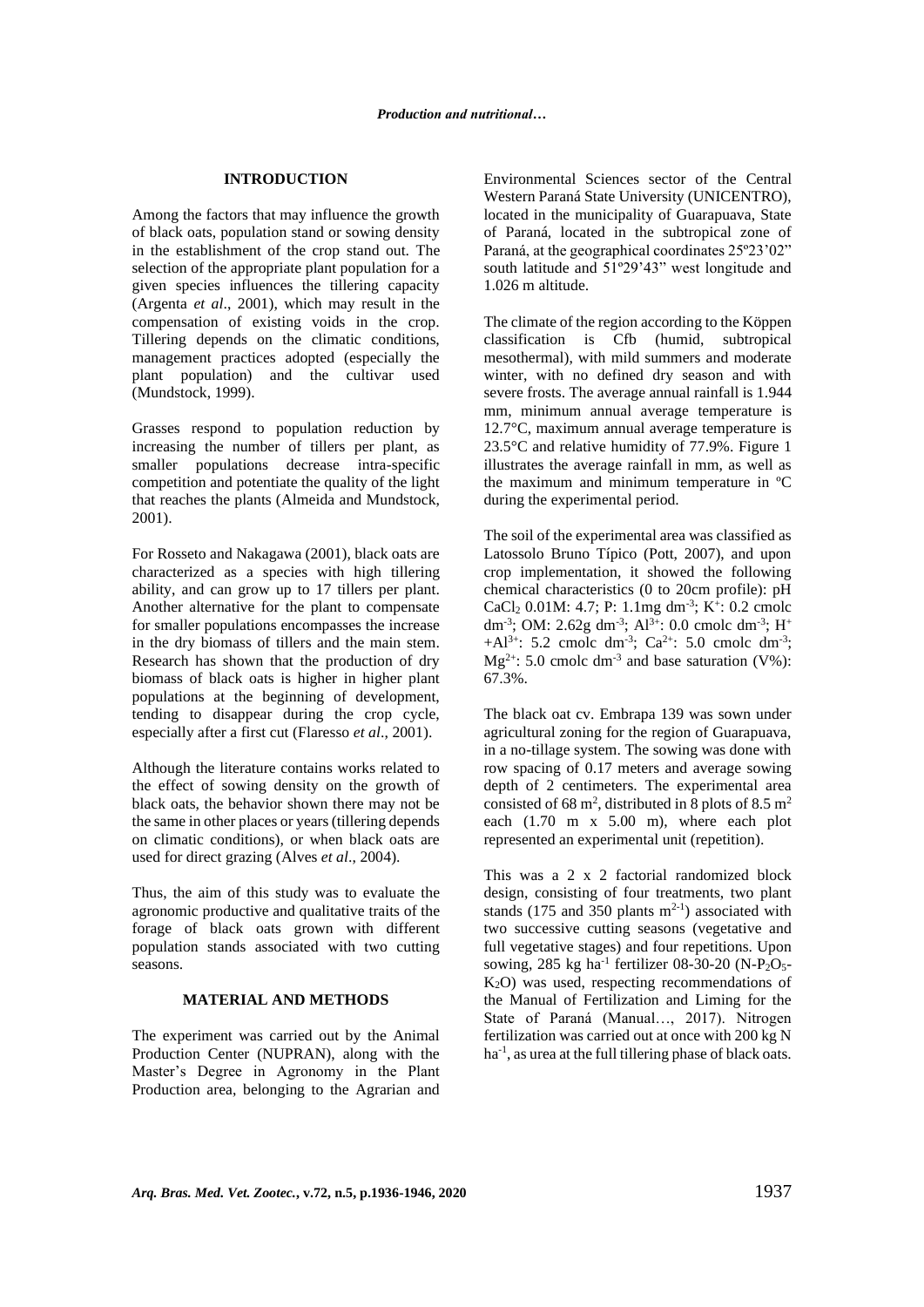*Dochwat et al.*



Source: Experimental station of SIMEPAR/UNICENTRO, Guarapuava, State of Paraná, 2017. Figure 1. Rainfall averages (mm), maximum and minimum temperature (ºC) during the growing season of the crop.

Weeds were chemically controlled using glyphosate-based herbicide (Roundup WG® commercial product:  $3.0 \text{ kg} \text{ ha}^{-1}$  in the desiccation of the experimental area 15 days before sowing, and in the management of the crop 30 days after planting with the application of herbicide based on metsulfuron- methyl (Ally® commercial product:  $6.6$  g ha<sup>-1</sup>).

The real population was determined 15 days after the emergence of the plants by counting the number of plants per linear meter per plot. Sequentially, 35 days after emergence, the tiller count per linear meter was used to estimate the number of tillers plant<sup>-1</sup>.

In the crop management, for the evaluation of the productive and qualitative traits of the forage, two sequential cuts were made, when the light interception reached an average of 90 to 95% in the plot. Light interception (LI), which is estimated by photosynthetically active radiation (PAR), was measured by the AccuPAR LP-80 digital linear ceptometer (Decagon, Devices). In this context, the first cut was performed on average at 59 days after plant emergence (DAP) and the second cut at 107 DAP.

The cut of the plants, contained in the useful area of each plot (6.8 m²), was carried out manually at 10 cm from the ground. The relationship between the weight of the harvested material and the area unit allowed to estimate the fresh biomass production ( $kg$  ha<sup>-1</sup>). A 1 kg sample of each freshly harvested material was sent to the laboratory for the physical composition analysis by separation of the forage structural components and dehydrated in a forced air oven set at 55°C to constant weight. The adoption of this practice allowed for the determination of the percentage composition of the anatomical structures of the plant as stem, green leaves and senescent leaves.

Immediately after harvesting, a second homogeneous sample of 500 g of each plot was also collected to determine the dry matter content by means of forced air drying at 55°C to constant weight. The relationship between fresh biomass yield and dry matter content of the plants allowed to estimate the total dry biomass production  $(kg ha^{-1})$ .

The pre-dried samples of the original material were ground in a Wiley mill with a 1 mm sieve, where the total dry matter was determined in an oven at 105ºC for 4 hours, crude protein (CP) by the micro Kjedahl method and mineral matter (MM) by incineration at 550°C for 4 hours according to techniques described in AOAC (Official…, 1995). The contents of neutral detergent fiber (NDF), acid detergent fiber (ADF) and lignin (LIG) were determined according to Silva and Queiroz (2009). From these values, hemicellulose (HEM) content was estimated by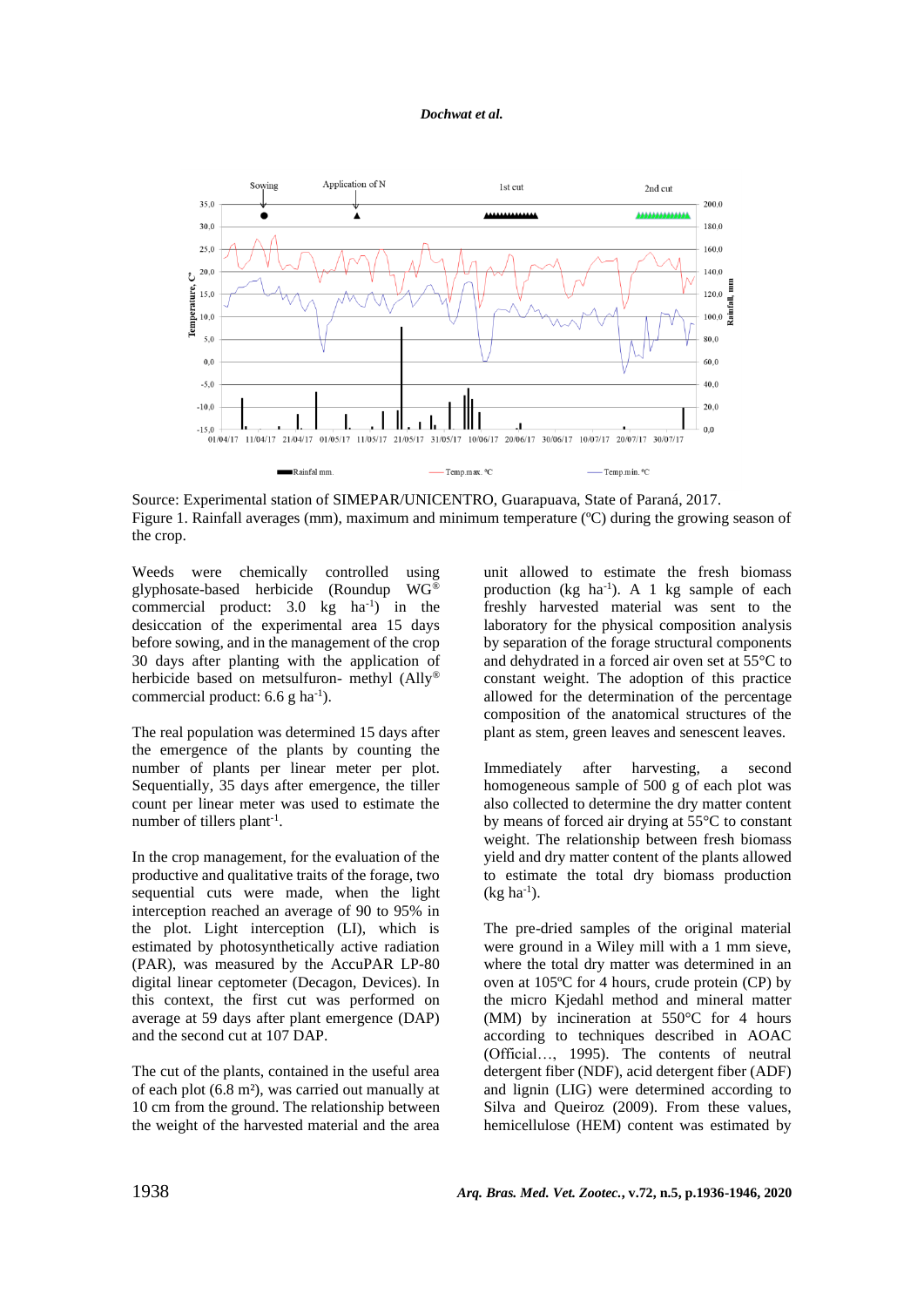difference between NDF and ADF and cellulose (CEL) content, by difference between NDF and LIG. The total digestible nutrient content (TDN, %) was obtained via equation  $[TDN, % = 87.84 -$ (0.70 x ADF)], suggested by Bolsen *et al.* (1996).

Dry matter digestibility of forage and the components stem, green leaves and senescent leaves was estimated by in situ technique using nylon bags measuring 12 cm x 8 cm and with pores of 40 to 60 μm containing 5 g dry sample of each material, ground to 1 mm, for later incubation in the rumen (Nocek, 1988). The incubation times used for forage were 1, 6, 12, 24, 36 and 48 hours and for the stem, and 48 hours for green and senescent leaves. For this, two steers with 24 months of age, average body weight of 650 kg, and rumen fistula were used.

Data were tested by analysis of variance (ANOVA) and then, when the difference was detected, the F-test was used to compare the means at 5% significance, using the SAS (version 6.4) software. Data on the ruminal disappearance rate of dry matter were used in regression analysis (proc reg) of the statistical software SAS (version 6.4).

# **RESULTS AND DISCUSSION**

Table 1 lists the mean number of plants  $m^{2-1}$ , of tillers  $m^{2-1}$ , number of tillers plant<sup>-1</sup> and dry biomass production of black oats cultivated with two plant population densities associated with two cutting seasons.

In the overall mean, when black oats were cultivated with 175 plants  $m^2$ , there was a pasture structure with a lower ( $P<0.05$ ) plant population  $(158 \text{ vs } 335 \text{ plants } \text{m}^{2-1})$ , which resulted in higher  $(P<0.05)$  tillering  $(617 \text{ vs } 527 \text{ m}^{2-1} \text{ and/or } 3.8)$ tillers versus 1.5 tillers plant<sup>-1</sup>) causing no reduction (P>0.05) in cumulative biomass production (4.693 vs  $4.776$ kg ha<sup>-1</sup>), compared to the crop with stand of 350 plants  $m^2$ .

|  |  |  |  |  |  |                                                                                               |  |  | Table 1. Mean values of number of plants $m^{2-1}$ , tillers $m^{2-1}$ , number of tillers plant <sup>-1</sup> and dry biomass |
|--|--|--|--|--|--|-----------------------------------------------------------------------------------------------|--|--|--------------------------------------------------------------------------------------------------------------------------------|
|  |  |  |  |  |  | production of black oats grown with two population stands associated with two cutting seasons |  |  |                                                                                                                                |

| Stand of plants |                  | Cuts                                        | Mean/Total |
|-----------------|------------------|---------------------------------------------|------------|
| m <sup>2</sup>  | 1 <sup>st</sup>  | 2 <sub>nd</sub>                             |            |
|                 |                  | Plants $m^{2-1}$                            |            |
| 175             | 171              | 145                                         | 158 B      |
| 350             | 350              | 321                                         | 335 A      |
| Mean            | 260a             | 233 b                                       |            |
|                 |                  | Tillers $m^{2-1}$                           |            |
| 175             | 630              | 605                                         | 617 A      |
| 350             | 568              | 487                                         | 527 B      |
| Mean            | 599a             | 546a                                        |            |
|                 |                  | Tillers plant <sup>-1</sup>                 |            |
| 175             | 3.6              | 4.1                                         | 3.8A       |
| 350             | 1.6              | 1.5                                         | 1.5 B      |
| Mean            | 2.6 <sub>b</sub> | 2.8a                                        |            |
|                 |                  | Dry biomass production, kg ha <sup>-1</sup> |            |
| 175             | 1,827            | 2,866                                       | 4,693 A    |
| 350             | 2,146            | 2,629                                       | 4,776 A    |
| Mean            | 1,827b           | 2,866a                                      |            |

Mean values followed by different uppercase letters in the same column in the black aot comparison between plant stands or followed by different lowercase letters in the same row in the comparison between cutting seasons are significantly different from each other by the F-test at 5% probability. \*First cut (1st); Second cut (2nd)

Data in Table 1 also show that the effect of successive cuts in the management of black oat forage, independent of the population stand, promotes reduction  $(P \le 0.05)$  in the plant population (from 260 to 233 plants  $m^{2-1}$ ) but increases tillering capacity (from 2.6 to 2.8 tillers plant-1 ) and also increases dry biomass production  $(1.827 \text{ vs } 2.866 \text{kg ha}^{-1})$  from the first cut to the second.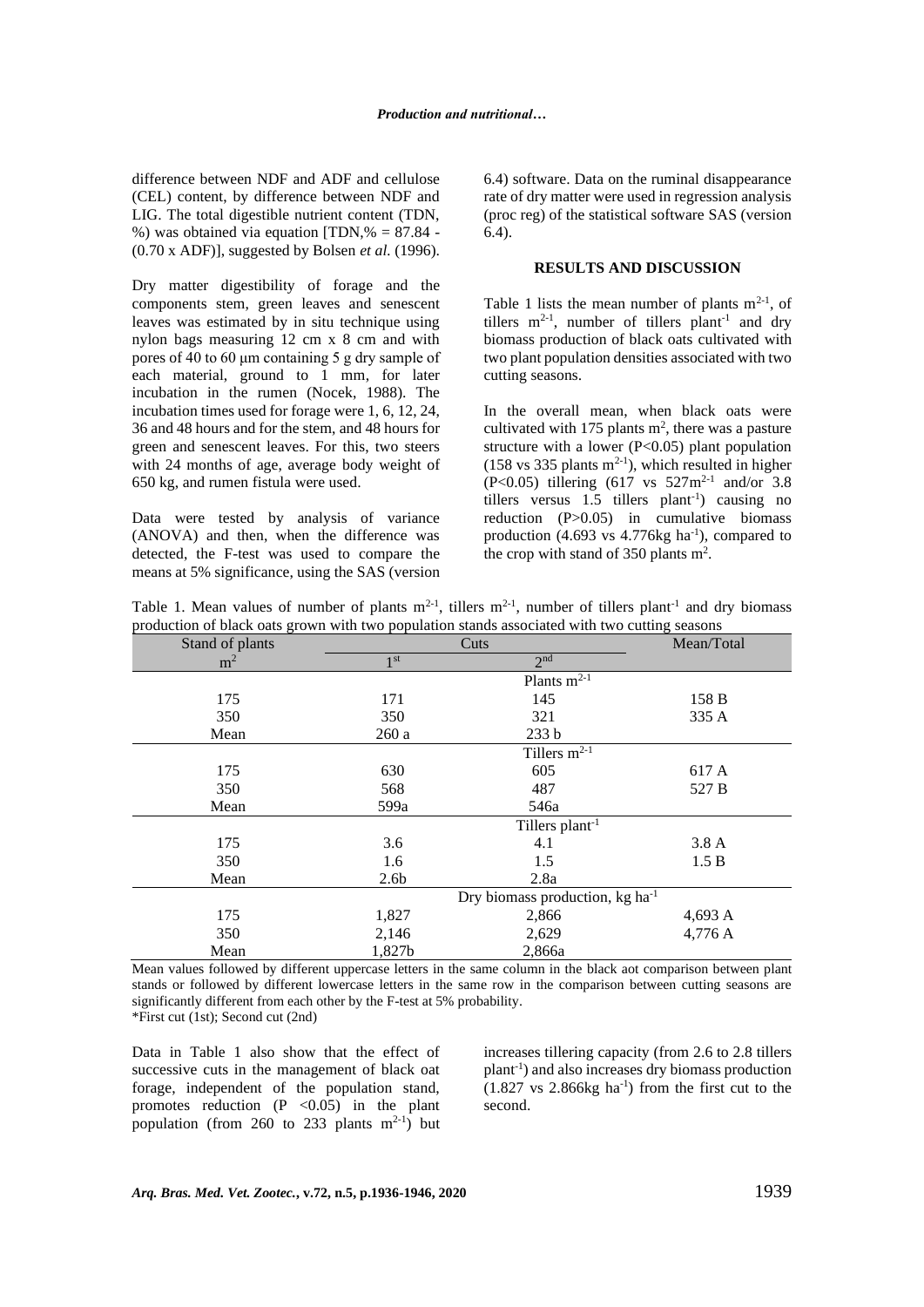Martins *et al*. (2008) when working with black oats in the population densities of 130 and 420 plants m<sup>2</sup>, observed significant reductions in the participation of tillers with the increase of the population density, as well as the tillering capacity per plant  $(4.1 \text{ to } 2.0 \text{ tillers plant}^{-1})$ .

In studies conducted with black oats, Flaresso *et al*. (2001) used sowing densities of 260, 350 and 450 plants  $m<sup>2</sup>$  and obtained average values of dry biomass production of 2.077, 2.226 and 2.428 kg ha<sup>-1</sup>, respectively, lower than those of the present study.

Orterro *et al*. (2013) evaluated the density of 220,  $350$  and  $450$  plants m<sup>2</sup> of black oats and reported yield of 4.125, 4.258 and 4.260 kg dry biomass ha-<sup>1</sup>. These results are in agreement with the present study as they found no influence of the stand of plants for the production of dry biomass.

In Table 2 it is possible to observe that the stand of plants  $m^2$ , in black oats, did not influence  $(P<0.05)$  the contents of dry matter of the whole plant, its green leaves, stems and senescent leaves components, regardless of the cutting season.

| Table 2. Dry matter content of whole plant, green leaves, stems and senescent leaves of black oats grown |  |  |  |  |
|----------------------------------------------------------------------------------------------------------|--|--|--|--|
| with two population stands associated with two cutting seasons                                           |  |  |  |  |

| Stand of plants |         | Cuts                | Mean    |
|-----------------|---------|---------------------|---------|
| m <sup>2</sup>  | 1st     | 2nd                 |         |
|                 |         | Whole plant, %      |         |
| 175             | 13.06   | 23.85               | 18.46 A |
| 350             | 12.76   | 24.08               | 18.42 A |
| Mean            | 12.91 b | 23.97 a             |         |
|                 |         | Green leaves, %     |         |
| 175             | 13.84   | 42.46               | 28.15 A |
| 350             | 13.13   | 40.20               | 26.66 A |
| Mean            | 13.49 b | 41.33a              |         |
|                 |         | Stem, %             |         |
| 175             | 8.60    | 19.40               | 14.00 A |
| 350             | 7.99    | 19.00               | 13.50 A |
| Mean            | 8.30 b  | 19.20a              |         |
|                 |         | Senescent leaves, % |         |
| 175             |         | 32.87               | 32.87 A |
| 350             |         | 30.48               | 30.48 A |
| Mean            |         | 31.68               |         |

Mean values followed by different uppercase letters in the same column in the black aot comparison between plant stands or followed by different lowercase letters in the same row in the comparison between cutting seasons are significantly different from each other by the F-test at 5% probability. \*First cut (1st); Second cut (2nd)

On the dry matter content between the cuts (Table 2) it is possible to observe that these increased (P<0.05) from the first to the second cut. The dry matter content of the whole plant obtained in the first cut increased from 12.91% to 23.97% in the second cut, behavior also observed for dry matter content of the green leaves (from 13.49 to 41.33%) and of stems (from 8.30 to 19.20%), respectively.

In evaluating winter cereals under cutting Meinerz *et al*. (2011) obtained increase in dry matter content of the plant and its components in the second cut; a behavior that resembles that of the present study and is a fact that can be attributed to the advancement of the plant phenological stage, as it is known that the water content of plant cells decreases when older.

Data of the physical composition of the black oat plant grown in different population stands subjected to successive cuts are listed in Table 3, where the increase in the number of plants from 175 to 350 plants  $m<sup>2</sup>$  did not cause change in the structure of the forage produced, regardless of the cutting season.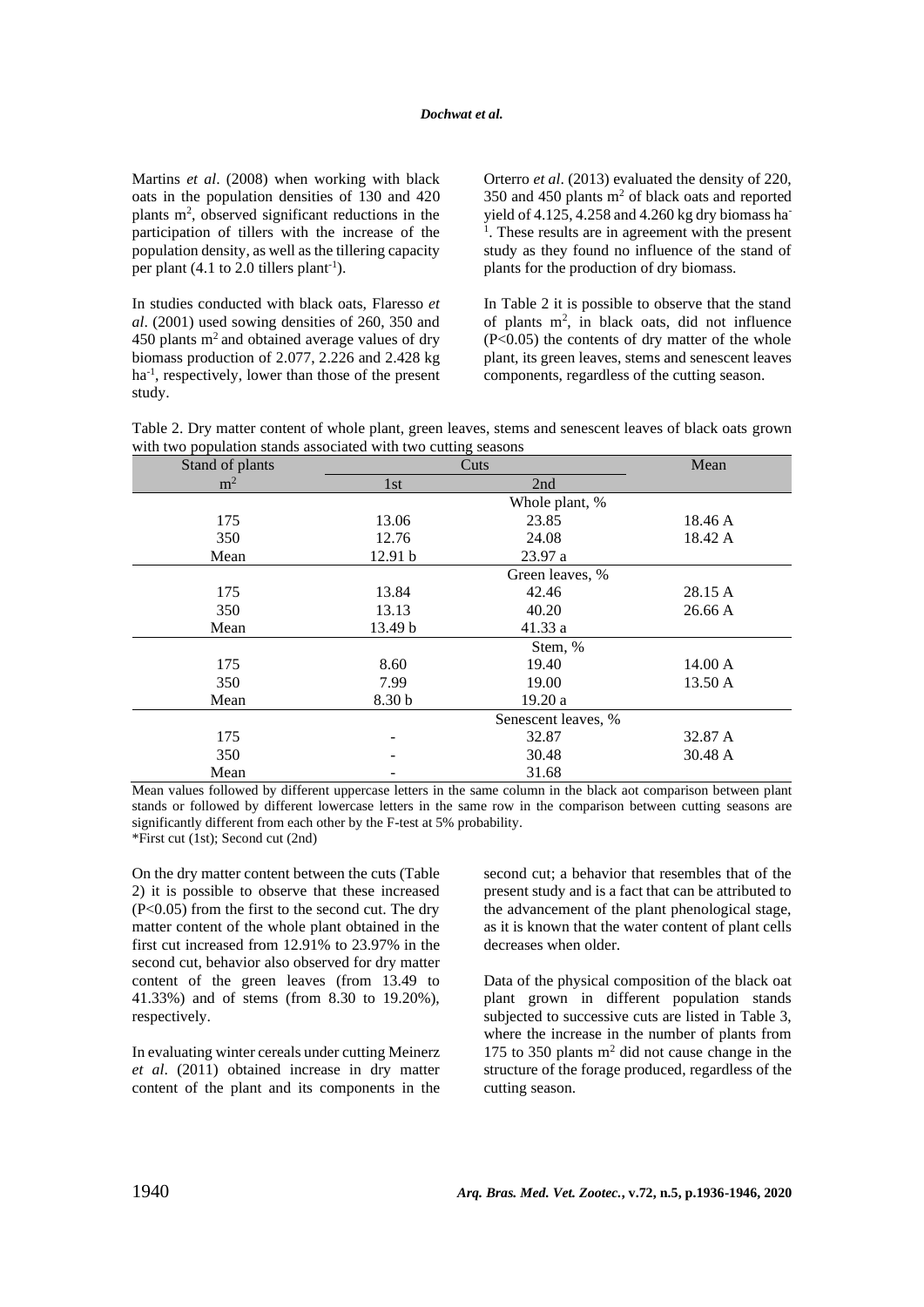| Stand of plants |         | Cuts                   | Mean             |
|-----------------|---------|------------------------|------------------|
| m <sup>2</sup>  | 1st     | 2nd                    |                  |
|                 |         | Green leaves, % DM     |                  |
| 175             | 62.82   | 29.97                  | 46.39 A          |
| 350             | 62.78   | 36.35                  | 49.57 A          |
| Mean            | 62.80a  | 33.16 <sub>b</sub>     |                  |
|                 |         | Stem, % DM             |                  |
| 175             | 37.18   | 51.32                  | 44.25 A          |
| 350             | 37.22   | 51.14                  | 44.18 A          |
| Mean            | 37.20 b | 51.23 a                |                  |
|                 |         | Senescent leaves, % DM |                  |
| 175             |         | 6.12                   | 6.12 A           |
| 350             |         | 4.05                   | $4.05 \text{ A}$ |
| Mean            |         | 5.09                   |                  |
|                 |         | Leaf/stem ratio        |                  |
| 175             | 1.70    | 0.58                   | 1.14A            |
| 350             | 1.71    | 0.71                   | 1.21A            |
| Mean            | 1.71a   | 0.65 b                 |                  |

Table 3. Participation of green leaves, stems and senescent leaves in the physical composition of the plant and leaf/stem ratio of black oats grown with two population stands associated with two cutting seasons

Mean values followed by different uppercase letters in the same column in the black aot comparison between plant stands or followed by different lowercase letters in the same row in the comparison between cutting seasons are significantly different from each other by the F-test at 5% probability.

\*First cut (1st); Second cut (2nd)

\*Dry mater (DM)

In the comparison between the cuts, the first cut was the one with the highest participation of green leaves, with 62.80%, differing from the second cut with 33.16%, while the participation of stem showed opposite behavior, increasing 37.20% in the first cut to 51.23% in the second cut (Table 3). Still in the same table, for the leaf/stem parameter the first cut was higher than the second (1.71 against 0.65).

Martins *et al*. (2008), using different black oat densities reported linear reduction in leaf/stem ratio with increasing number of plants, a behavior that can be explained due to the lower elongation that occurs in black oats in lower population densities. In relation to the percentage of stem and leaves. Kremes *et al*. (2013) evaluated black oat genotypes at pre-flowering using density of 350 plants m<sup>2</sup> and found values of 77.28% of leaves and 22.72% of stem.

Mundstock (1999) points out that the reduction in the leaf/stem ratio in the cuts after the first one is due to the tillering stimulation that tends to increase defoliation in the early stages and to

reduce in the late stages of development of the plants.

Table 4 presents the digestibility data of the green leaves, stems and senescent leaves components. The plant population caused no  $(P>0.05)$ modifications in the *in situ* digestibility of any of the structural components of the plant, which is explained by the absence of variations in the dry matter content as shown in (Table 2) and in the physical structure of the plant (Table 3).

Still in Table 4 it is observed that the digestibility of the stem and green leaf components presented higher digestibility, (63.76% vs 44.11% and 76.40% vs 56.93%, respectively) in the first cut when compared to the second cut.

Results of leaf and stem digestibility close to the present study were reported by Orterro *et al*. (2013) when evaluating the black oats in different population densities. Pedroso *et al*. (2010) evaluated black oats in three successive cuts under grazing simulation and observed that the digestibility of the structural components and of the whole plant reduced with each cut.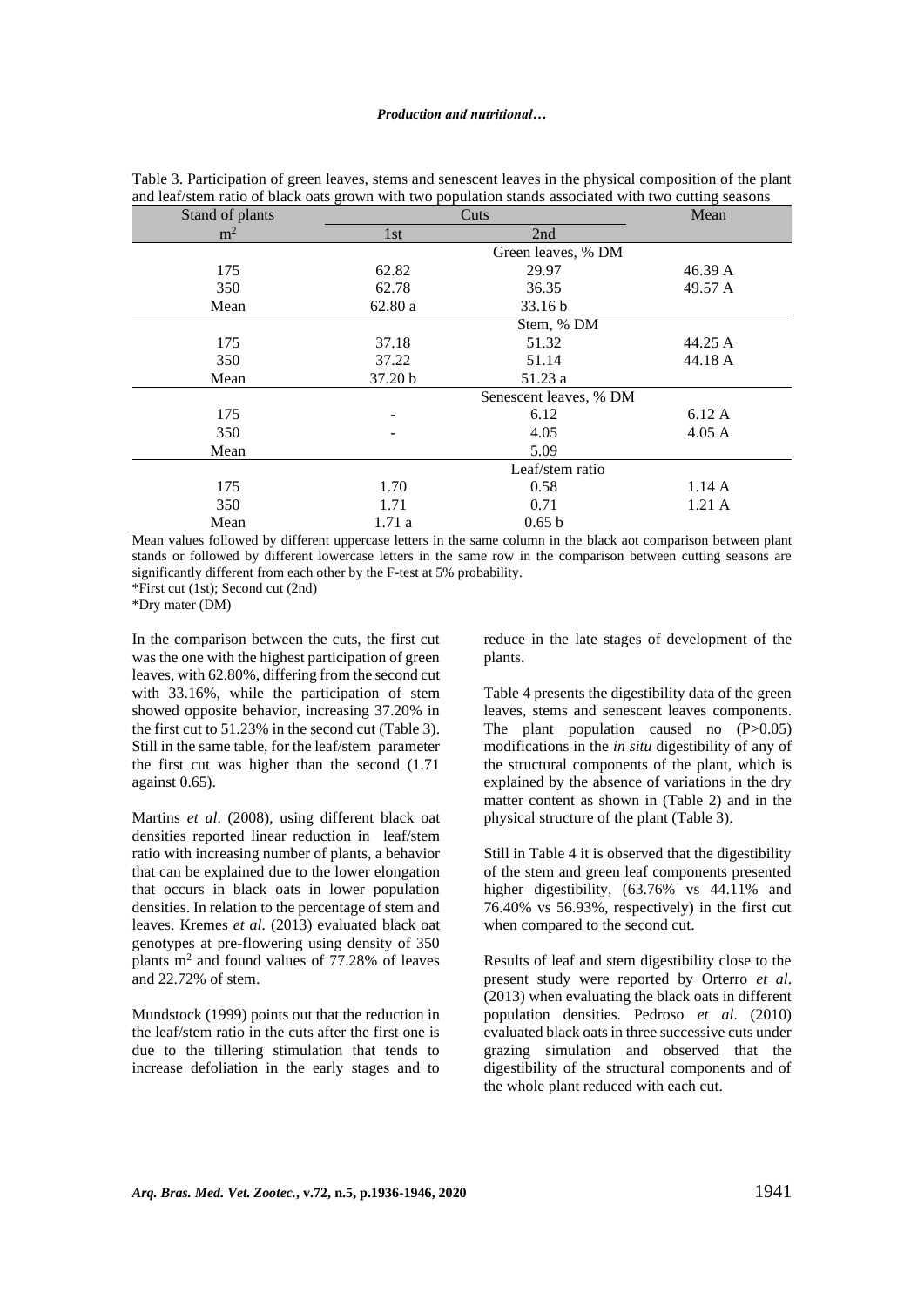| Stand of plants |         | Cuts                |         |  |
|-----------------|---------|---------------------|---------|--|
| m <sup>2</sup>  | 1st     | 2nd                 |         |  |
|                 |         | Stems, %            |         |  |
| 175             | 63.24   | 45.08               | 54.16 A |  |
| 350             | 64.28   | 43.15               | 53.71 A |  |
| Mean            | 63.76 a | 44.11 b             |         |  |
|                 |         | Green leaves, %     |         |  |
| 175             | 81.01   | 56.31               | 68.66 A |  |
| 350             | 71.78   | 57.54               | 64.66 A |  |
| Mean            | 76.40 a | 56.93 b             |         |  |
|                 |         | Senescent leaves, % |         |  |
| 175             |         | 60.51               | 60.51 A |  |
| 350             |         | 63.40               | 63.40 A |  |
| Mean            |         | 61.96               |         |  |

Table 4. *In situ* dry matter digestibility of forage structural components (48 hours of incubation) of black oats grown with two population stands associated with two cutting seasons

Mean values followed by different uppercase letters in the same column in the black aot comparison between plant stands or followed by different lowercase letters in the same row in the comparison between cutting seasons are significantly different from each other by the F-test at 5% probability. \*First cut (1st); Second cut (2nd)

In the evaluation of the nutritional value of the forage (Table 5), it is observed that the population of plants only influenced the acid detergent fiber contents. Black oat when grown with 175 plants  $m<sup>2</sup>$  had lower (P<0.05) acid detergent fiber content when compared to the density of 350

plants m<sup>2</sup>; according to Martins et al. (2008) larger populations promote greater elongation of the stem, and this component of the plant has high content of cell wall structural constituents, especially lignin.

| Table 5. Contents of mineral matter, crude protein, neutral detergent fiber and acid detergent fiber of black |  |  |  |
|---------------------------------------------------------------------------------------------------------------|--|--|--|
| oats grown with two population stands associated with two cutting seasons                                     |  |  |  |

| Stand of plants |         | Cuts                          | Mean    |
|-----------------|---------|-------------------------------|---------|
| m <sup>2</sup>  | 1st     | 2nd                           |         |
|                 |         | Mineral matter, % DM          |         |
| 175             | 8.98    | 5.24                          | 7.11 A  |
| 350             | 9.24    | 5.50                          | 7.37A   |
| Mean            | 9.11a   | 5.37 <sub>b</sub>             |         |
|                 |         | Crude protein, % DM           |         |
| 175             | 26.75   | 18.49                         | 22.62 A |
| 350             | 26.30   | 18.68                         | 22.49 A |
| Mean            | 26.53a  | 18.59 <sub>b</sub>            |         |
|                 |         | Neutral detergent fiber, % DM |         |
| 175             | 50.34   | 40.50                         | 45.42 A |
| 350             | 50.42   | 40.07                         | 45.25 A |
| Mean            | 50.38 a | 40.29 <sub>b</sub>            |         |
|                 |         | Acid detergent fiber, % DM    |         |
| 175             | 26.29   | 31.94                         | 29.12 B |
| 350             | 32.33   | 31.33                         | 31.83 A |
| Mean            | 29.31 b | 31.64 a                       |         |

Mean values followed by different uppercase letters in the same column in the black aot comparison between plant stands or followed by different lowercase letters in the same row in the comparison between cutting seasons are significantly different from each other by the F-test at 5% probability.

\*First cut (1st); Second cut (2nd)

\*Dry mater (DM)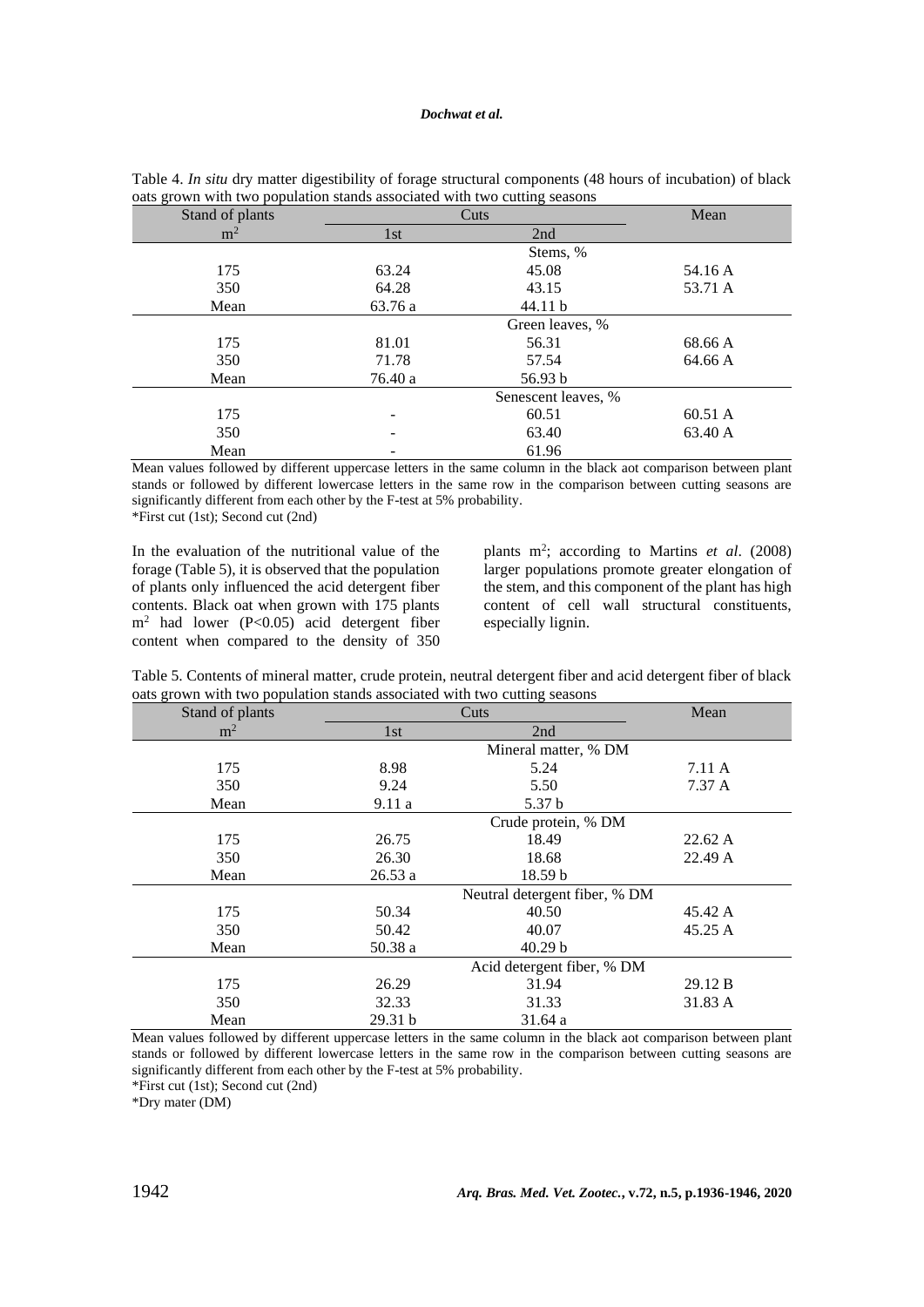In the comparison between the cuts, regardless of the plant stand, the crude protein contents were higher  $(P<0.05)$  in the first cut with 26.53% compared to the second with 18.59%, the mineral content followed the same trend, in the first cut it was higher than in the second with 9.11% and 5.37% respectively. However, the neutral detergent fiber content of the first cut was 50.38%, differing  $(P<0.05)$  from the second cut with 40.29%, but the acid detergent fiber content was lower in the first cut in relation to the second (29.31% against 31.64%). This justifies the variations between first and second cuts found in the dry matter digestibilities of stem and green leaves (Table 4).

Silveira (2015), in studies with black oats at the density of 220 plants  $m<sup>2</sup>$  in successive cuts at the vegetative stage found the same trend of the present study, where crude protein levels decreased from 27.65% in the first cut to 21.75% in the second cut. For the neutral detergent fiber content, the author reported the opposite results, with 50.87% in the first cut and 56.83% in the second cut, due to the low rainfall indices (Figure 1) after the first cut. According to Tiritan *et al*. (2013), in situations of water deficit, the plant increases the proportion of fiber carbohydrates and consequently decreases the cytoplasmic components of the cells, also due to the decrease in the leaf/stem ratio (Table 3).

Carletto *et al*. (2017) evaluated wheat in vegetative phase and in successive cuts and found crude protein values of 20.43% in the first cut, and 16.73% in the second cut.

With the increasing number of cuts, the protein content tended to decrease, due to the need for nutrient consumption for regrowth, a high amount of nitrogen is required, which impacts on the protein content (Buxton and O'kiley, 2003), a fact that may explain the reduction in crude protein contents found in the present study.

The increase in acid detergent fiber can be attributed to the stage of development of the crops, since an older plant has a greater cell wall thickening and lignification (Carvalho and Pires, 2008).

Table 6 lists the contents of hemicellulose, cellulose, lignin, total digestible nutrients and *in* 

*situ* dry matter digestibility of black oat forage grown in two stands of plants subjected to successive cuts. The plant population significantly influenced (P<0.05) the contents of hemicellulose and total digestible nutrients of the forage. Black oat when grown with a 175 plants  $m<sup>2</sup>$  stand was higher than with 350 plants m<sup>2</sup> in hemicellulose  $(16.31\% \text{ vs. } 13.42\%)$ , in the concentration of total digestible nutrients (67.46% vs 65.56%), and *in situ* digestibility of the whole plant (81.31% vs 77.68%, respectively). This can be explained by the high correlation between acid detergent fiber and dry matter digestibility (Van soest, 1994).

Horst *et al*. (2017) evaluated cultivars of different winter cereals for pre-dried production, using 265 plants m<sup>2</sup>, for black oat cv. EMB 139, and found mean values of 60.9%, 23.7%, 42.3% and 5.7% for *in situ* dry matter digestibility and hemicellulose, cellulose and lignin contents, respectively.

In the comparison between the cuts, regardless of the plant population (Table 6), hemicellulose, lignin, total digestible nutrients and *in situ* digestibility of the whole plant decreased from the first to the second cut  $(P<0.05)$ , from 21.07 to 8.65% in hemicellulose, from 6.82% to 4.72% in lignin, from 67.33% to 65.70% in total digestible nutrient and from 85.67% to 73.31 % in *in situ* digestibility of the whole plant. The only parameter evaluated that increased in the second cut was the cellulose, from 22.50% in the first cut to 26.92% in the second cut.

As observed in the present study, the increase in the percentages of senescent material (Table 3) generates an increase of low digestible materials, such as cellulose or indigestibles, reducing the nutritional value and digestibility potential of the forage (Van soest, 1994). This assertion explains the fact that the second cut presented lower in situ dry matter digestibility.

According to Van Soest (1994), the advancing plant age exerts an effect on the fraction of the cell wall. First, the carbohydrate proportion of the cell wall increases, but simultaneously, the characteristics of the chemical composition and digestion are also altered.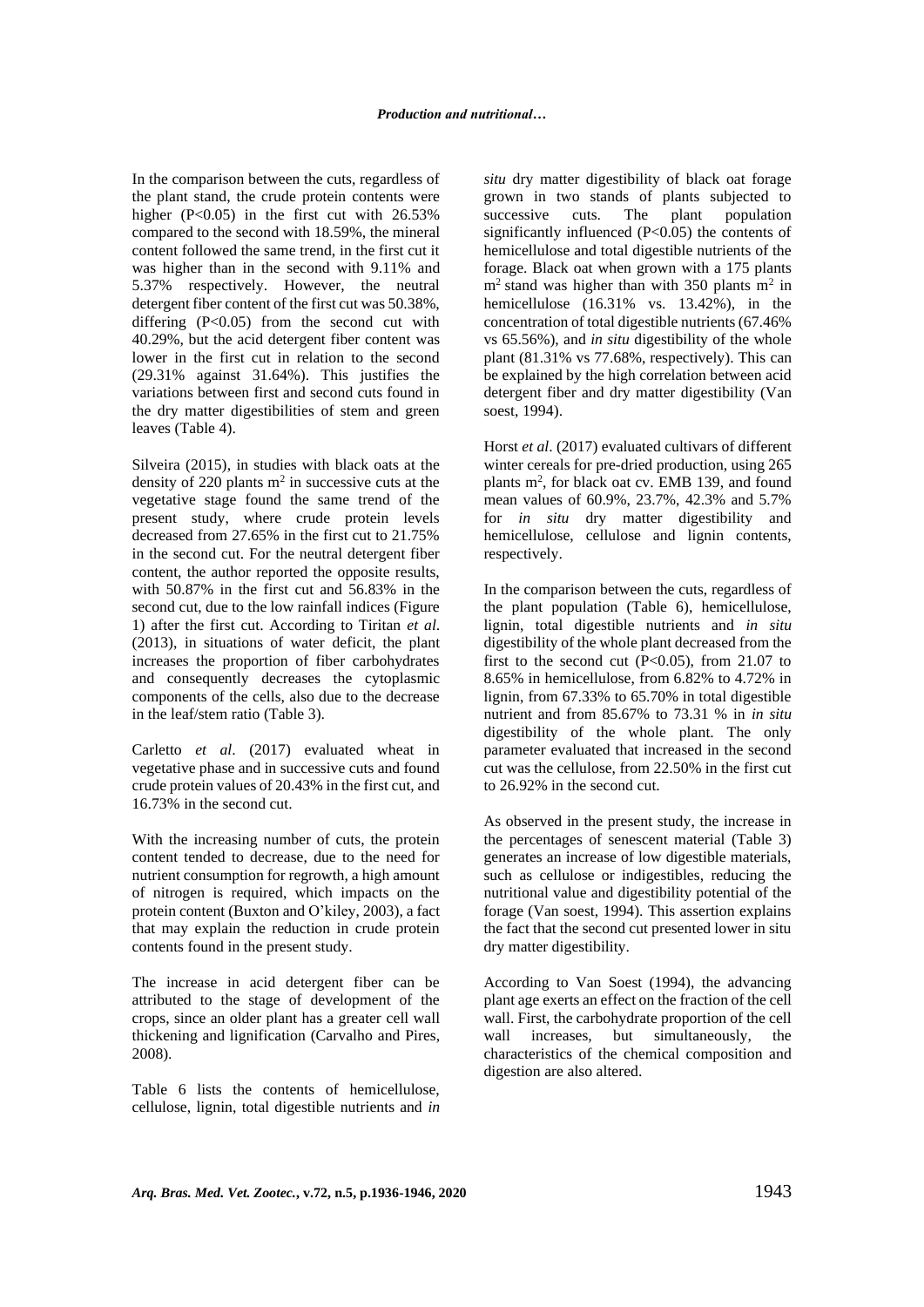# *Dochwat et al.*

| Stand of plants |                    | Cuts                                        |         |  |  |  |
|-----------------|--------------------|---------------------------------------------|---------|--|--|--|
| m <sup>2</sup>  | 1st                | 2nd                                         |         |  |  |  |
|                 |                    | Hemicellulose, % DM                         |         |  |  |  |
| 175             | 24.05              | 8.56                                        | 16.31 A |  |  |  |
| 350             | 18.09              | 8.74                                        | 13.42 B |  |  |  |
| Mean            | 21.07a             | 8.65 <sub>b</sub>                           |         |  |  |  |
|                 |                    | Cellulose, % DM                             |         |  |  |  |
| 175             | 20.24              | 27.63                                       | 23.94 A |  |  |  |
| 350             | 24.75              | 26.21                                       | 25.48 A |  |  |  |
| Mean            | 22.50 <sub>b</sub> | 26.92 a                                     |         |  |  |  |
|                 |                    | Lignin, % DM                                |         |  |  |  |
| 175             | 6.05               | 4.31                                        | 5.18 A  |  |  |  |
| 350             | 7.58               | 5.12                                        | 6.35A   |  |  |  |
| Mean            | 6.82a              | 4.72 <sub>b</sub>                           |         |  |  |  |
|                 |                    | Total digestible nutrients, %               |         |  |  |  |
| 175             | 69.44              | 65.48                                       | 67.46 A |  |  |  |
| 350             | 65.21              | 65.91                                       | 65.56 B |  |  |  |
| Mean            | 67.33 a            | 65.70 b                                     |         |  |  |  |
|                 |                    | In situ digestibility of the whole plant, % |         |  |  |  |
| 175             | 88.75              | 73.87                                       | 81.31 A |  |  |  |
| 350             | 82.60              | 72.75                                       | 77.68 B |  |  |  |
| Mean            | 85.67 a            | 73.31 b                                     |         |  |  |  |

Table 6. Contents of hemicellulose, cellulose, lignin, total digestible nutrients and in situ dry matter digestibility coefficient of black oats grown with two population stands associated with two cutting seasons

Mean values followed by different uppercase letters in the same column in the black aot comparison between plant stands or followed by different lowercase letters in the same row in the comparison between cutting seasons are significantly different from each other by the F-test at 5% probability. \*First cut (1st); Second cut (2nd)

\*Dry mater (DM)

In relation to the rumen disappearance rate of the forage (Figure 2), it is possible to observe that the first cut in both stands of plants resulted in a higher concentration of soluble nutrients, representing the intercept of the curve, with 46.60% and 39.04% for 175 and 350 plants m<sup>2</sup> , respectively. The lower concentration of total soluble nutrients in the second cut in both stands may be related to the higher proportion of stems in this cut. Horst *et al*. (2017) in studies with black oats for the production of pre-dried with 265 plants m<sup>2</sup> found mean values of total soluble nutrients of 28.12%, which is lower than that of the present study.

In general, the ruminal disappearance rates of dry matter of the black oat plant subjected to different population densities obtained in the present study can be classified as good quality. According to Leng (1990), forage classified as low quality are those with values below 55%.

Velásquez *et al*. (2010) verified a higher digestibility coefficient in forages that present lower concentrations of neutral detergent fiber and acid detergent fiber and higher concentrations of crude protein and non-fiber carbohydrates, evidencing the relationship between these nutrients as well as in the present study. Still the same authors infer that the values of neutral detergent fiber, acid detergent fiber and lignin presented negative correlation with digestibility. The decline in forage digestibility with advancing plant age progresses is reported in practically all studies of this nature.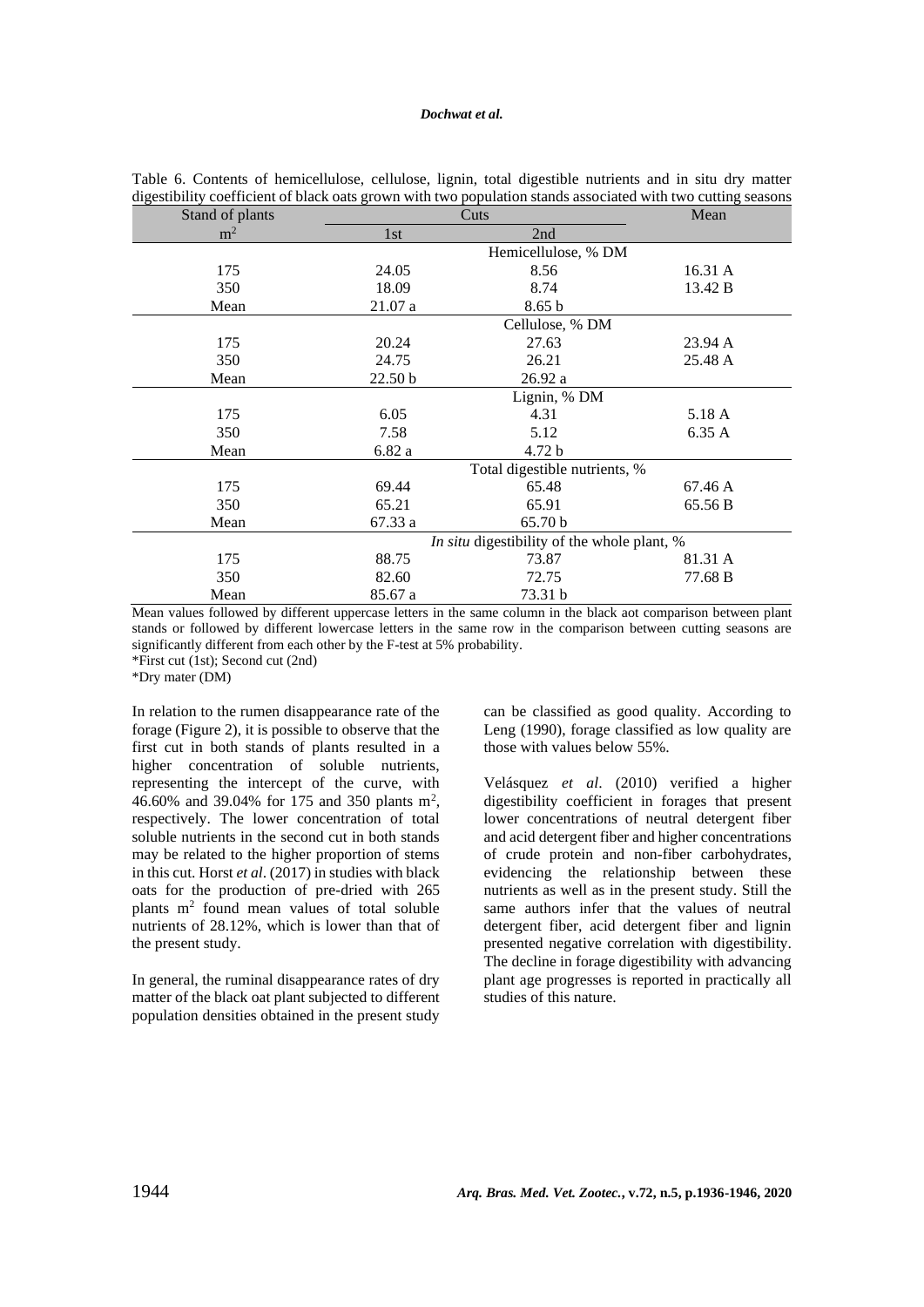*Production and nutritional…*



**RDDM** 175 plants m<sup>2</sup> 1st cut:  $46.6057 + 0.9260H$  (CV: 7.23%; R<sup>2</sup>: 0.9189; P=0.0001) • RDDM 175 plants m<sup>2</sup> 2nd cut:  $30.6851 + 0.8958H$  (CV:  $8.52\%$ ; R<sup>2</sup>: 0.9315; P=0.0001)  $\blacklozenge$  RDDM 350 plants m<sup>2</sup> 1st cut: 39.0401 + 0.9123H (CV: 7.65%; R<sup>2</sup>: 0.9268; P=0.0001) **ARDDM 350 plants m<sup>2</sup> 2nd cut: 28.5096 + 0.8707H (CV: 7.72% R<sup>2</sup>: 0.9522; P=0.0001)** 

\*First cut (1st); Second cut (2nd)

\*Ruminal disappearance of dry matter (RDDM)

\* H represents hours of incubation, ranging from 0 to 48 hours.

Figure 2. Ruminal disappearance rate of dry matter of forage of black oat grown with two population stands associated with two cutting seasons.

### **CONCLUSION**

It is recommended that 175 plants  $m<sup>2</sup>$  for black oat cv. Embrapa 139 be used for increasing the number of tillers  $m^{2-1}$  and tillers plant<sup>-1</sup>, in addition to improving the in situ digestibility of dry matter of the whole plant, without causing reduction of dry biomass production per unit area. Successive cuts in black oat crops determine variations in dry biomass production and forage quality. In the first cut, there is lower production of dry biomass, but with superior nutritional quality of the forage in relation to the second cut.

#### **REFERENCES**

ALMEIDA, M.L.; MUNDSTOCK, C.M. O afilhamento da aveia afetado pela qualidade da luz em plantas sob competição. *Ciênc. Rural*, v.31, n.3, p. 393-400, 2001.

ALVES, A.C.; ALMEIDA, M.L.; LIN, S.S. *et al*. Emissão do afilho do coleóptilo em genótipos de aveia e em diferentes condições de estresses e manejo. *Cienc. Rural.*, v.34, p.385-391, 2004.

ARGENTA, G.; SILVA, P.R.F.; SANGOI, L. Arranjo de plantas em milho: Análise do estadoda-arte. *Ciênc. Rural*, v.31, n.6, p.1075-1084, 2001.

BOLSEN, K.K.; ASHBELL, G.; WEINBERG, Z.G. Silage fermentation and silage additivesreview. *J. Anim. Sci.*, v.9, p.483-494, 1996.

BUXTON, D.R.; O'KILEY, P. Preharvest plant factors affecting ensiling. In: BUXTON, D.R.; MUCK, R.E.; HARRISON, J.H. (Eds.). *Silage science and technology*. Madison: [s.n.], 2003. p.199-250.

CARLETTO, R.; NEUMANN, M.; FIGUEIRA, D.N. *et al*. Production and nutritional value of the wheat silage managed with different cutting systems. *Semin. Ciênc. Agrár.,* v.38, p.335-342, 2017.

CARVALHO, G.G.P.; PIRES, A.J.V. Organização dos tecidos de plantas forrageiras e suas implicações para os ruminantes. *Arch. Zootec.*, v.57, p.13-28, 2008.